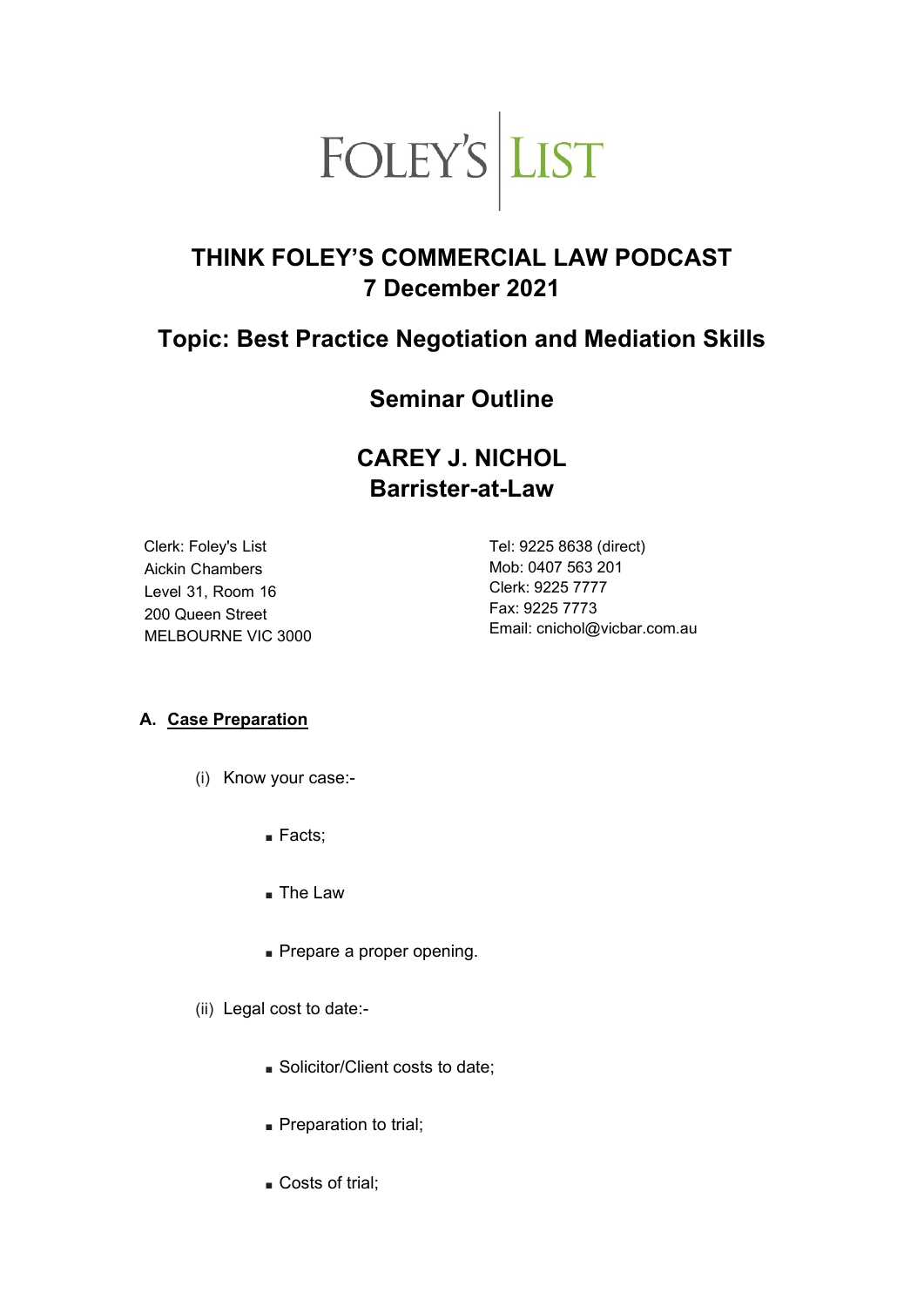- Recoverable costs -
- (iii) Preparation of Draft Terms of Settlement
- (iv) Research ability to recover judgment & costs from the opposing party.

### **B. Client Preparation**

- (i) Explain the mediation process
- (ii) Explain the Court process
- (iii) Clients need to be heard and understood. Prior to the mediation ensure clients have opportunity to discuss & canvas underlying issues.
- (iv) Identify and assess parties attending:-
	- Mediator;
	- Opposing Solicitor/Counsel;
	- Opposing Client;
	- Non-parties;
- (v) Clients' expectations:-
	- Monetary;
	- Non-monetary;
	- Best Case;
	- Worst Case;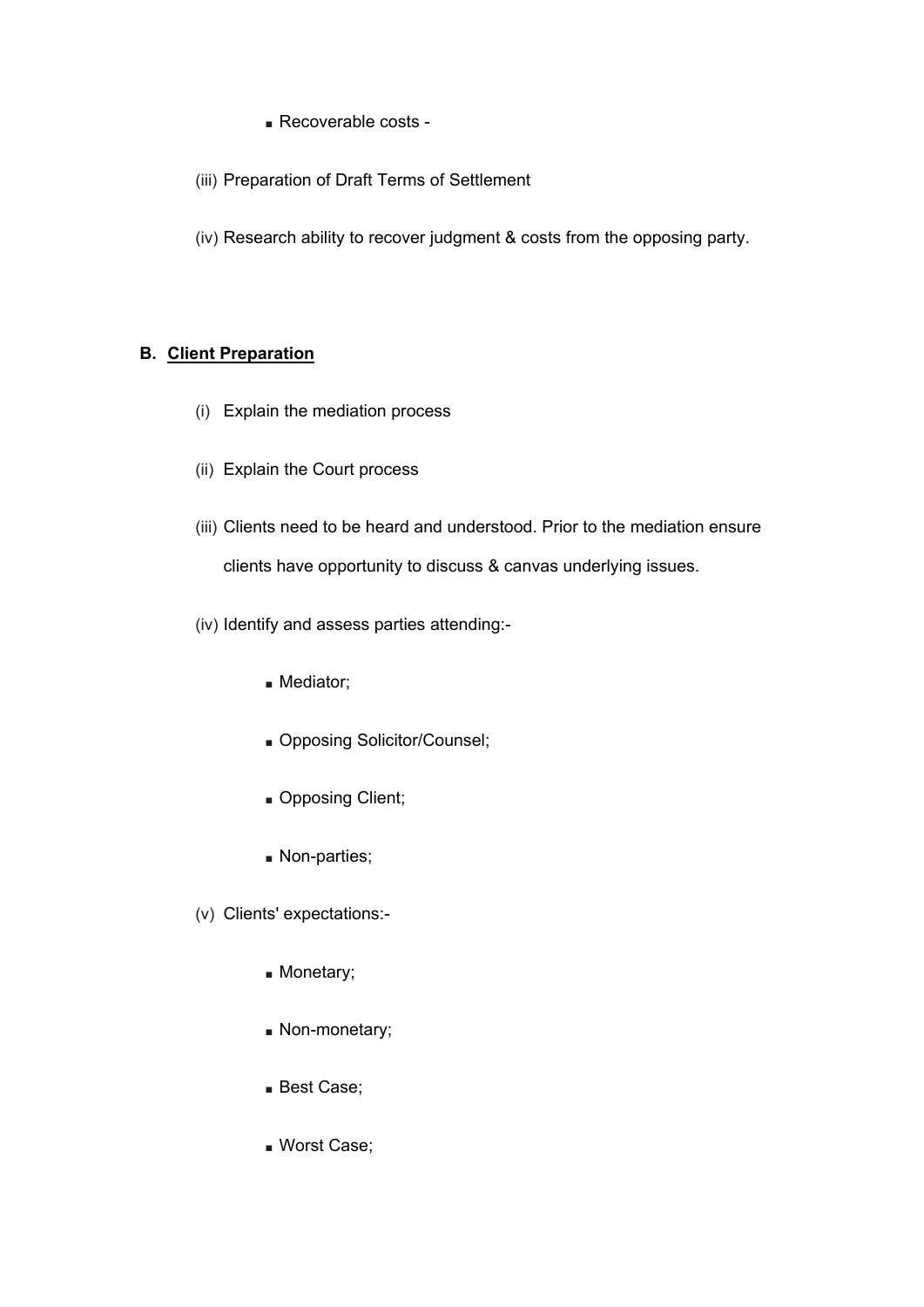- Be flexible.
- (vi) Run through your/Counsel's proposed Opening with the client prior to the mediation.

#### **C. Mediation Preparation**

- (i) Selection of Mediator is important people skills essential knowledge and skills in the area of law advantageous.
- (ii) Inquire about the Mediator website colleagues.
- (iii) Contact Mediator prior to mediation give verbal summary of present position in the proceeding.
- (iv) Know opposing Solicitor;
- (v) Know opposing Counsel;
- (vi) Know the advice own Counsel providing at the mediation;
- (vii) Ascertain who from the other side is attending the mediation and ensure as far as possible those with knowledge of the dispute will be in attendance;
- (viii) Prior to the mediation, ensure opposing lawyer/clients have unfettered authority to settle the dispute at mediation

### **D. Negotiating**

(i) Initial offers should be made having regard to where your client wishes

to be at the conclusion of the mediation and also to feel out the other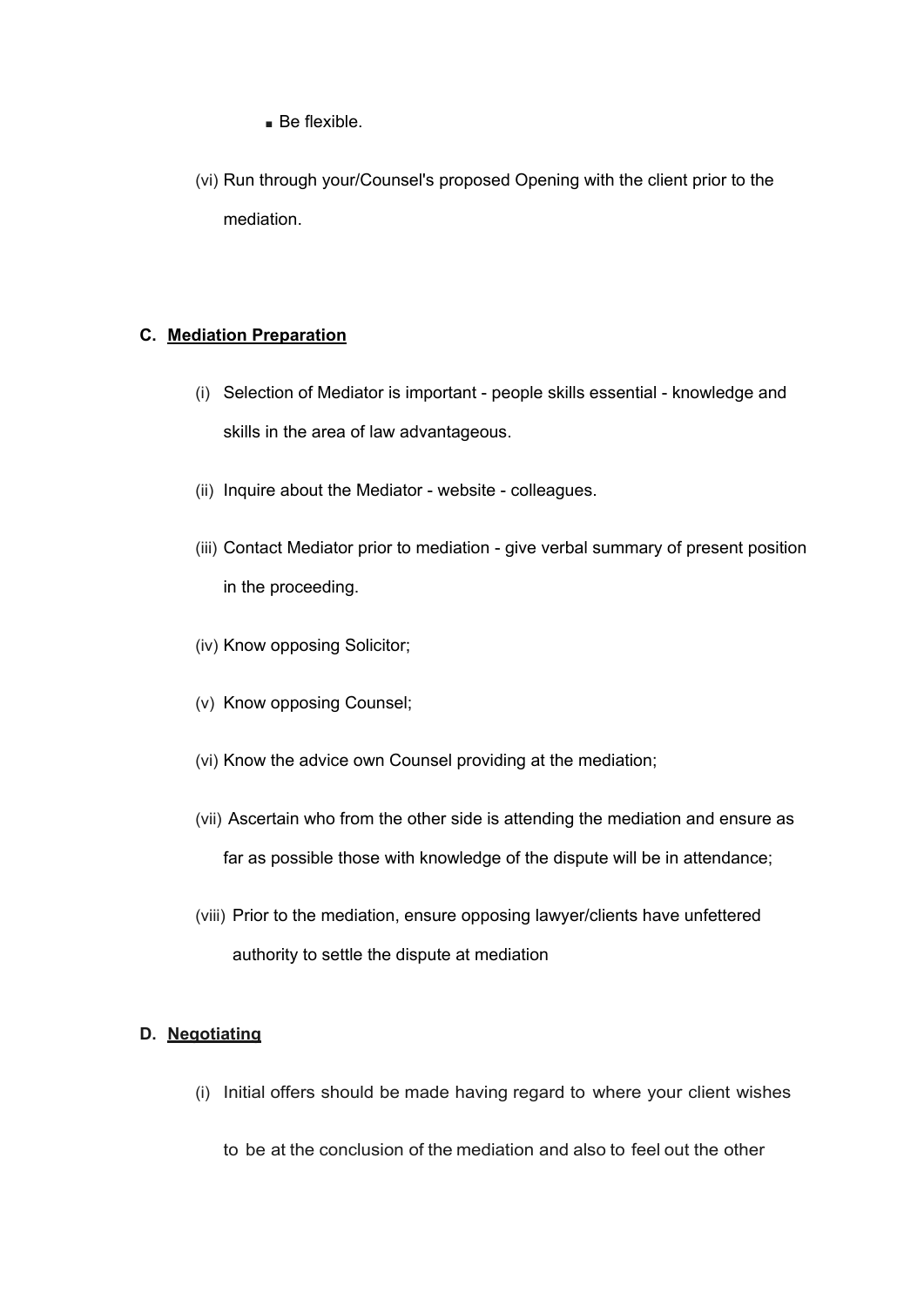side's position;

- (ii) Use the Mediator where there is a difficult and intransigent lawyer or client;
- (iii) Analyse best case/worst case scenario for your client and the other side having regard to the claim, recoverable costs and non-recoverable costs.

#### **E. Breaking an Impasse**

- (i) Never give up;
- (ii) Decision makers meet alone;
- (iii) Lawyers meet alone;
- (iv) Prepare written Terms and simply handover;
- (v) Get Mediator to ascertain in confidence final position of both parties and then advise whether worth continuing;
- (vi) Split difference with small gesture e.g. corporate offer plus personal guarantee;
- (vii) Reconvene joint session with emphasis on continued risk, additional costs and non-recoverable costs